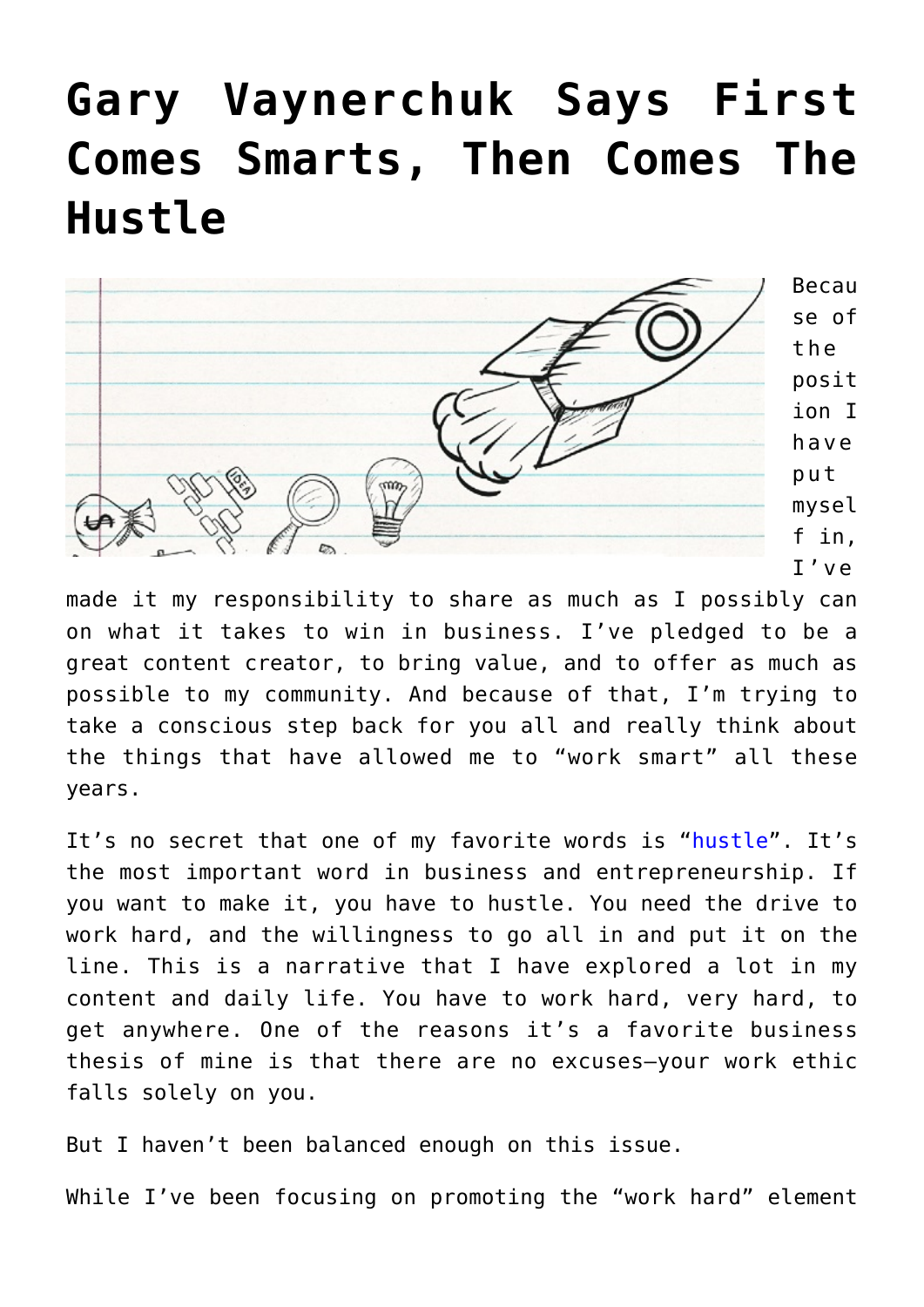of business, I've hedged away from talking about something that is just as important: working *smart*.

I have a lot of ego around my work ethic, and it's not hard to see that in the content I create and promote. But on the flipside, I have a lot of humility around the actual brains that go into my decision making. The strategy and smarts I put into my businesses every day are not something that I talk about enough with my community. I disproportionately give credit to the 17 hour work days when working smart in those 17 hours is just as important.

When I didn't even own a computer, why did I want to launch [one of the first e-commerce websites?](https://winelibrary.com/) Why did I consciously decide not to make a catalog when everyone else was doing direct mail? Why did I give e-mail marketing all my attention when it was barely a blip on the radar? And what about maybe the most important decision I made for my career: why did I decide to jump on YouTube and [start a wine review show](https://tv.winelibrary.com/) when no one was really producing YouTube shows?

All these things involved hard work, obviously. **But the hard work was the byproduct of the full commitment to smart strategy.** I don't pay attention to what my competitors or peers are doing, because I trust my own smarts and intuition one-trillion percent. I hustle 24/7/365 because I know that what I'm executing against is what will work for me and businesses in the current marketplace. The game plan *will* work as long as I put in the work.

## **The hard work was the byproduct of the full commitment to smart strategy.**

But too many of you are putting in the work on a shitty game plan. If you work all day and put in long hours but the strategy was unclear or weak, those hustle hours aren't going to amount to much, right?